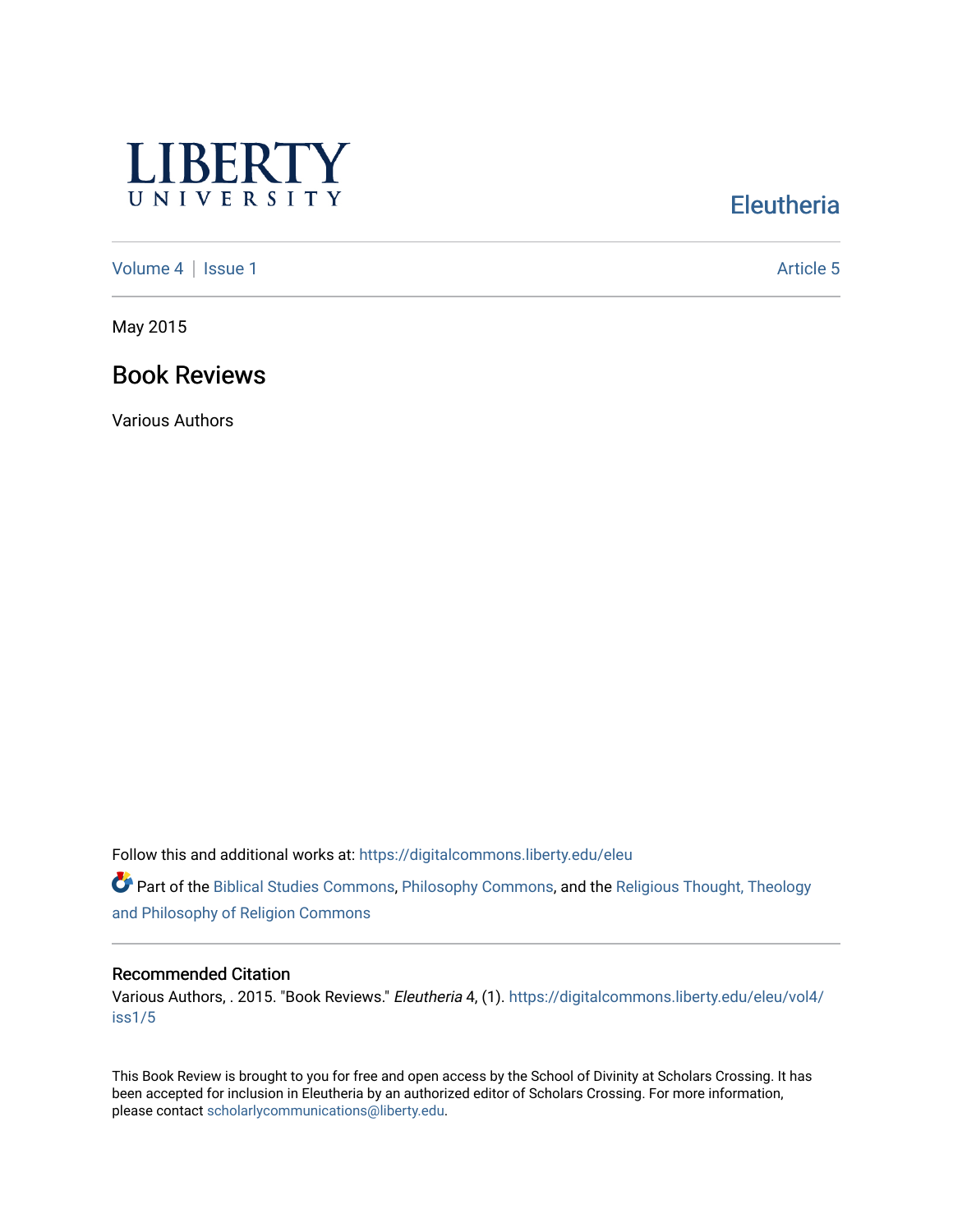## Book Reviews

#### Abstract

Review by Timothy N. Mitchell of Inside Roman Libraries: Book Collections and Their Management in Antiquity. By George W. Houston. Chapel Hill: UNC Press, 2014, 327 pp., \$59.95.

Review by Timothy N. Mitchell of Orthodoxy and Heresy in Early Christian Contexts: Reconsidering the Bauer Thesis. Edited by Paul A. Hartog. Eugene: Pickwick, 2015, 276 pp., \$25.60.

Review by Nicholas Dodson of Oral Tradition and the New Testament: A Guide for the Perplexed. Rafael Rodriguez. New York: Bloomsbury T&T Clark, 2015, 184 pp., \$27.95.

#### Keywords

George Houston, Roman Libraries, Bauer Thesis, Paul Hartog, Orthodoxy, Heresy, Rafael Rodriguez, Oral Tradition, New Testament

### Cover Page Footnote

Book Reviews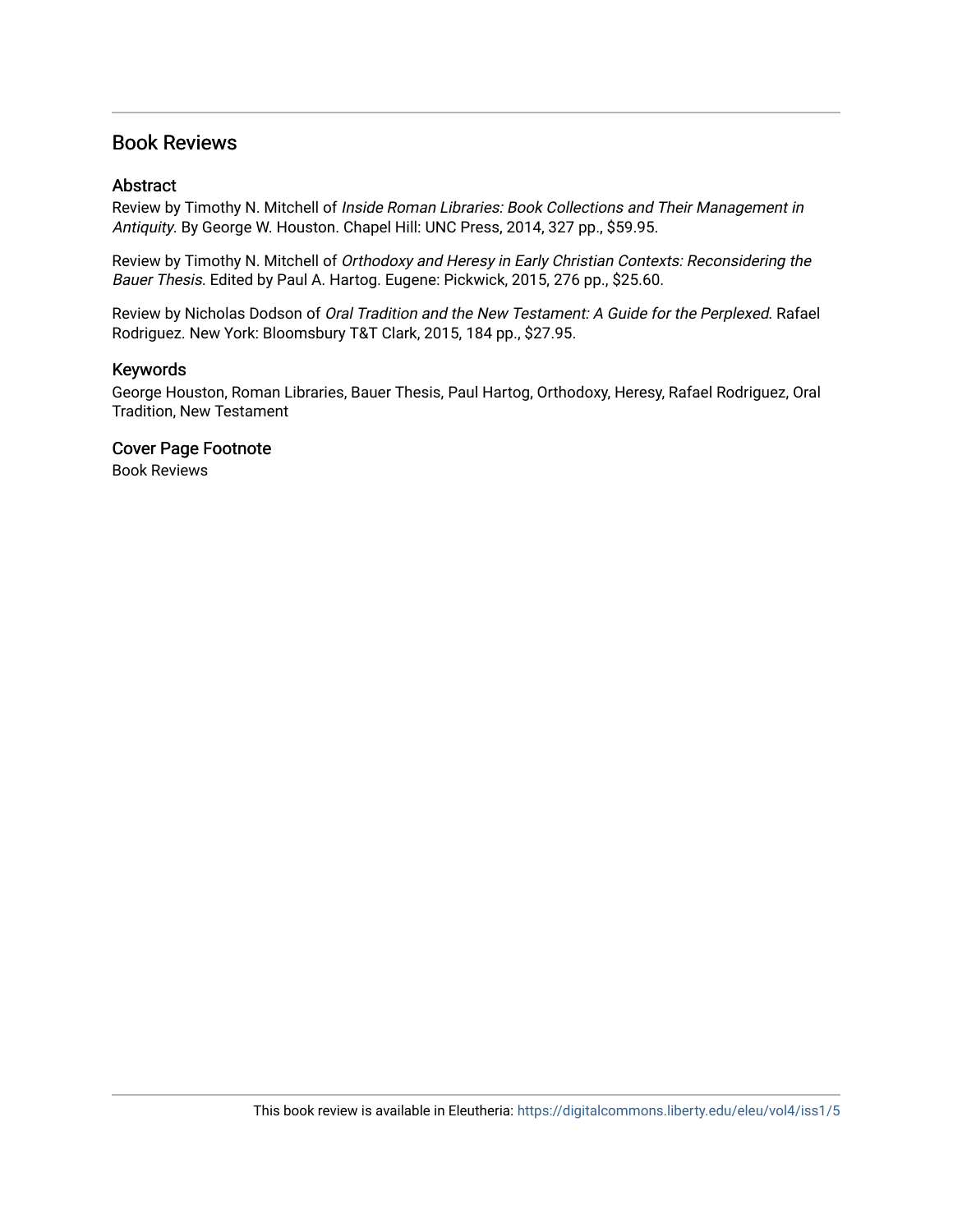*Inside Roman Libraries: Book Collections and Their Management in Antiquity*. By George W. Houston. Chapel Hill: UNC Press, 2014, 327 pp., \$59.95.

*Inside Roman Librarie*s invites readers into a fascinating and detailed examination of manuscripts, library structures, furniture and book storage, and attendants, of book collections during the height of the Roman Empire. This work will no doubt find a ready readership amongst classical scholars and students, but New Testament researchers would do well not to overlook this important work. *Inside Roman Libraries* opens fresh new ways of understanding the world of early Christian books. This review will highlight some of these new insights and how they broaden our understanding of early Christian manuscripts and book collections.

George W. Houston, professor emeritus of classics at the University of North Carolina at Chapel Hill, has focused his research in the areas of ancient libraries, Latin epigraphy, Latin literature, and Roman technology. He was a Fellow at the American Academy in Rome and directed the Classical Summer School at the American Academy in Rome. Houston's extensive knowledge of Roman book collections is apparent in every chapter of the work as he asks probing questions of the evidence and teases out every scrap of information that can be gleaned from the data. He stated simply that the subject of the work was "everything that one might find inside a Roman library" (p. 1).

*Inside Roman Libraries* is divided into six chapters. The introduction begins the work with a description of the book roll and its features. Though the scholarly literature covering the book roll is extensive, Houston efficiently surveyed the important features so that an unfamiliar reader would be able to successfully grasp the following chapters.

Chapter one investigates the many ways a Roman would go about obtaining copies of books in order to build a collection. The chapter is divided into two main sections: "acquiring volumes one or a few at a time, thus gradually building up a collection; and acquiring large numbers of volumes and even whole libraries at one time" (p. 12). Some of the methods surveyed by Houston that were used to acquire books slowly were; borrowing a book from a friend and making a copy, having a slave make a copy, buying a copy already made from a book dealer, commissioning a professional scribe to make a copy, and receiving a book as a gift. Some of the methods given by Houston that were used to acquire book collections all at once were; buying a partial or complete book collection, receiving a book collection as an inheritance, and confiscating book collections as a result of war.

Chapters two, three, and four move on to discuss in detail specific Roman era book collections and their characteristics. Rather than examining the physical remains of books, chapter two investigates lists of books that survive from library collections. Houston discussed the ways that the lists categorized books by genre and the ways the lists may have been used as tools for cataloguing and retrieving books in a library.

Chapter three explores the extensive findings at the Villa of the Papyri in Herculaneum that was buried by ash during the eruption of Vesuvius in 79 CE. The physical features of the book rolls are examined, their useful lifetimes are considered, and the various stages of the history of the collection are reconstructed.

Chapter four studies three separate book collections that were discovered in the Roman city of Oxyrhynchus by Grenfell and Hunt. The first find consisted of sixteen manuscripts that most likely belonged to the personal library of an avid reader. The second find consisted of four rolls of the family library of Aurelia Ptolemais in Oxyrhynchus. The third find was the largest at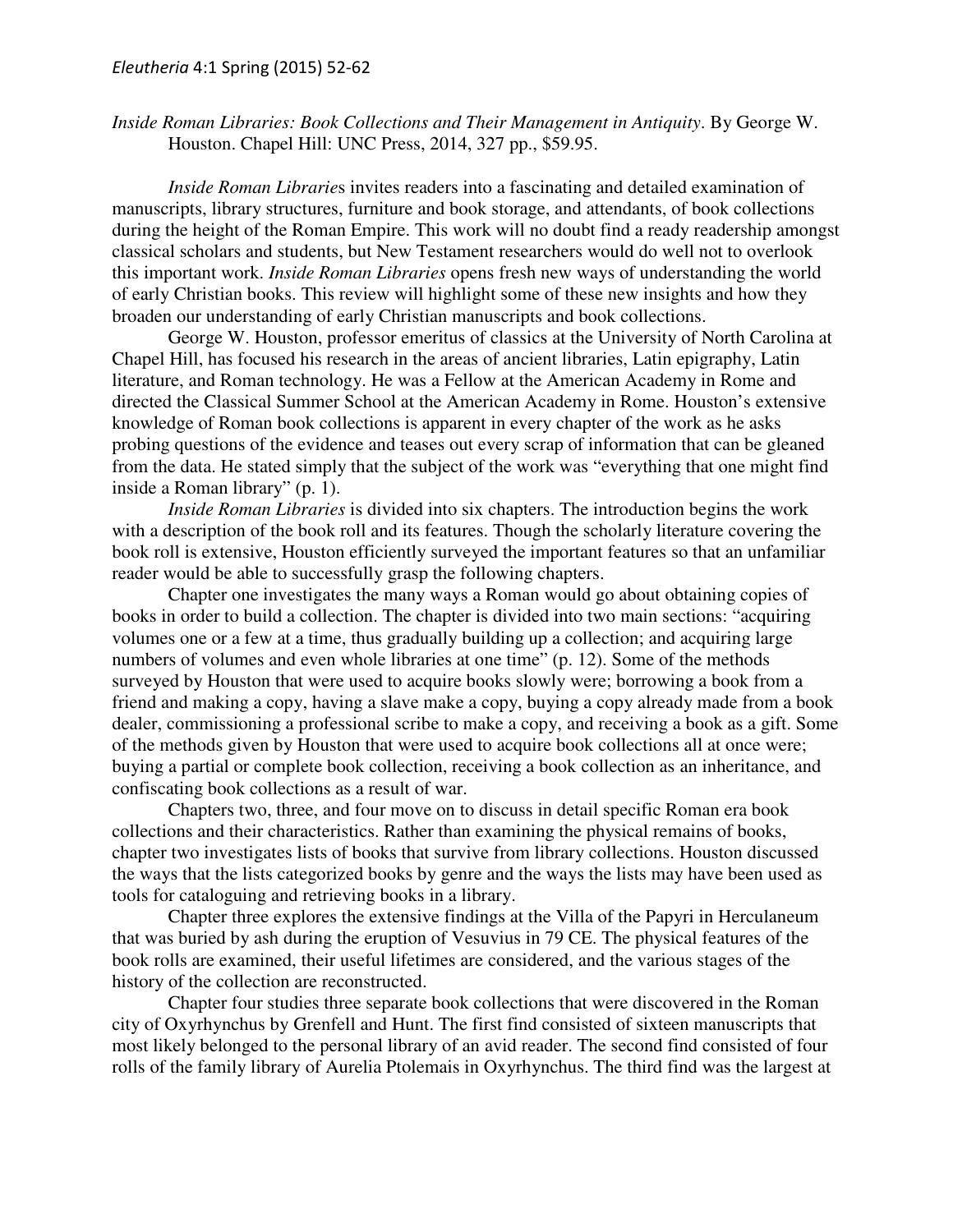about seventy manuscripts. The physical features of the rolls are examined and the useful life of the books are considered in each of the collections.

Chapter five examines library structures and the equipment housed in them. Houston surveyed statements in ancient sources as well as Roman era wall paintings and other artifacts to glean information on methods of storing and shelving books as well as the furniture that would have been needed in a library. The structural remains of the library of Celsus in Ephesus and the library of Rogatianus in Thamugadi (in modern Algeria) are investigated by Houston who calculated the number of books that these libraries may have housed.

Finally, chapter six considers the personnel that would have maintained these ancient book collections. Houston noted that on different occasions Cicero "engaged the services of the Greek scholar Tyrannio of Amisus" (p. 218), Chrysippus (p. 219), and Dionysius (p. 219) to acquire high quality books and organize his personal collection and that of his brother Quintus. Houston investigated the various responsibilities of the managers of the Imperial library in the Temple of Apollo in Rome (p. 221) and the Imperial library in the Portico of Octavia in Rome (p. 222-223). Some of the responsibilities of the lower-level staff were; procuring a roll, locating an exemplar, copying, correcting, and repairs. The meager information on the commissioners of the Imperial libraries is examined. Finally, Houston investigates the difficulties and troubles that the library staff may have encountered in operating the library.

Houston's work on Roman libraries shines new light on our understanding of early Christian book collections. In chapter one Houston efficiently surveyed the ways a Roman could go about acquiring a copy of a book. Buying a book from a book-dealer (p. 16-17), borrowing a book from a friend (p. 18), and borrowing a book from a public library (p. 19-20) were some of the options available. An early Christian who wished to acquire a copy of a Christian work, say for example a copy of Irenaeus's *Against Heresies*, would have searched through similar channels. However, a Christian who desired a copy for themselves, or even for their Church library, would likely have made inquiries through personal connections only (see the discussion in Kim Haines-Eitzen, *Guardians of Letters*, p. 104). The Christian who was seeking a copy of *Against Heresies* may have written a letter to an individual (for example, the Philippian Church wrote to Polycarp requesting copies of Ignatius's letters, Pol. *Phil.* 13.2), perhaps even Irenaeus himself, or to the leader of a large Church congregation that had a book collection. It seems unlikely that Christian writings would have been available from a professional book-dealer, though the possibility is not completely out of the question as the Christian opponent Celsus had access to Christian writings (i.e. Origen, *Cels*. 2.34). Perhaps Celsus obtained them from a professional book-dealer.

It is possible that educated, wealthy Christians donated their personal libraries to Churches, or even to Christian schools. For example, in the case of Origen and Pamphilus in Caesarea, their personal book collections were ultimately connected with the school and this extensive library became renowned for its holdings. As time progressed, these collections likely retained their history and identity as Houston noted that the book collections of Lucullus and Sulla (p. 36), and the collections "Callinia, Atticiana, and Peducaeana," mentioned by Galen (p. 29), retained their identity over several generations.

Major centers of Christianity, such as Antioch, Smyrna, Ephesus, Corinth, and Rome very likely had sizable book collections. It is to these centers that a Christian would have sent inquiries seeking copies of Christian literature (for example *The Shepherd of Hermas, Herm. Vis.* 2.4). Perhaps early Christian scholars, philosophers, or theologians, visited these Churches, in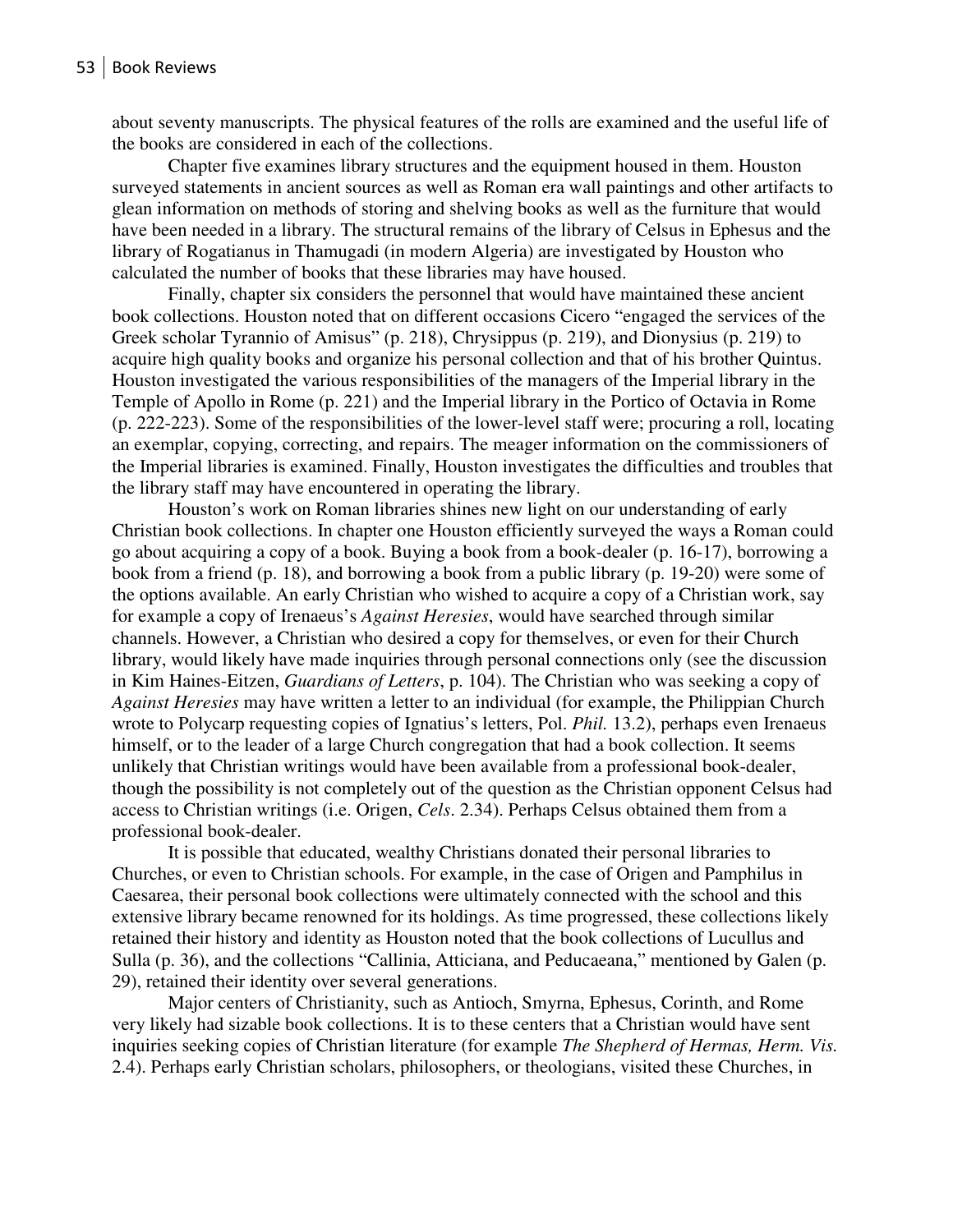order to make use of their libraries in their studies as Houston described Cicero, Cato, and others making use of the library of Lucullus (p. 19), and the library of Sulla (p. 36).

Houston's investigation of the useful age of book rolls is particularly illuminating for Christian book collections. After examining the book rolls from the library at the Villa of the Papyri at Herculaneum, Houston wrote that "most of the rolls in the Villa collection were some 120 to 160 years old when Vesuvius erupted" (p. 120). The book collections at Oxyrhynchus gave a similar result with the average life of a book roll being 150-200 years (p. 175). Houston listed that a couple of the oldest manuscripts in the Oxyrhynchus collections were 200-300 years old and in one case around 500 years old when they were discarded (p. 175).

The statements made by Tertullian that the apostolic Churches were still reading the original apostolic documents (*Praescr.* 36) reach a new level of plausibility when considering the average useful life of papyrus noted by Houston. This is helpful in the case of Irenaeus as well who indicated that he consulted ancient copies of Revelation when he was studying a textual variant at Rev 13:18 (*Haer.* 5.30). It would not be unusual then for there to be manuscripts of New Testament writings more than a hundred years old still in use at the time Irenaeus and Tertullian were writing.

Houston's examination of the book lists in chapter two enlightens our understanding of statements made by Eusebius in his Church history concerning the works that a particular author produced during their lifetime. For example, Eusebius listed out the works of Clement of Alexandria, stating specifically that he had all of the books of one particular writing in his library (*Hist. eccl*. 6.13). Perhaps Eusebius referenced a specific book list that catalogued the holdings of the Caesarean library which was similar to the lists studied by Houston in chapter two. The comparisons made above between Roman libraries

and early Christian book collections merely scratch the surface. New Testament scholars will certainly find new ways of approaching the manuscript data and ancient sources. George Houston's *Inside Roman Libraries* deserves a place in the library of every student and scholar of the New Testament and early Christianity.

> Timothy N. Mitchell Tucson, AZ

### *Orthodoxy and Heresy in Early Christian Contexts: Reconsidering the Bauer Thesis*. Edited by Paul A. Hartog. Eugene: Pickwick, 2015, 276 pp., \$25.60.

In 1934, while Hitler solidified his political power over Germany and began to turn the gears of his war machine, a book was published with little fanfare by German scholar Walter Bauer, *Rechtgläubigkeit und Ketzerei im ältesten Christentum*. A second edition was published in 1964 and was translated into English in 1971 with the title *Orthodoxy and Heresy in Earliest Christianity*. Bauer's book began to influence a new breed of English speaking academics as his thesis created a paradigm shift in early Christian studies in the universities of America and Europe. Award winning professors and scholars such as Bart Ehrman, Elaine Pagels, Helmut Koester, James Robinson, and many others have largely adopted the basic outlines of Bauer's thesis. In broad strokes, he argued that in certain geographical regions, what later came to be referred to as "orthodoxy" was actually preceded by "heresy." *Orthodoxy and Heresy in Early Christian Contexts: Reconsidering the Bauer Thesis* re-examines the historical evidence in fresh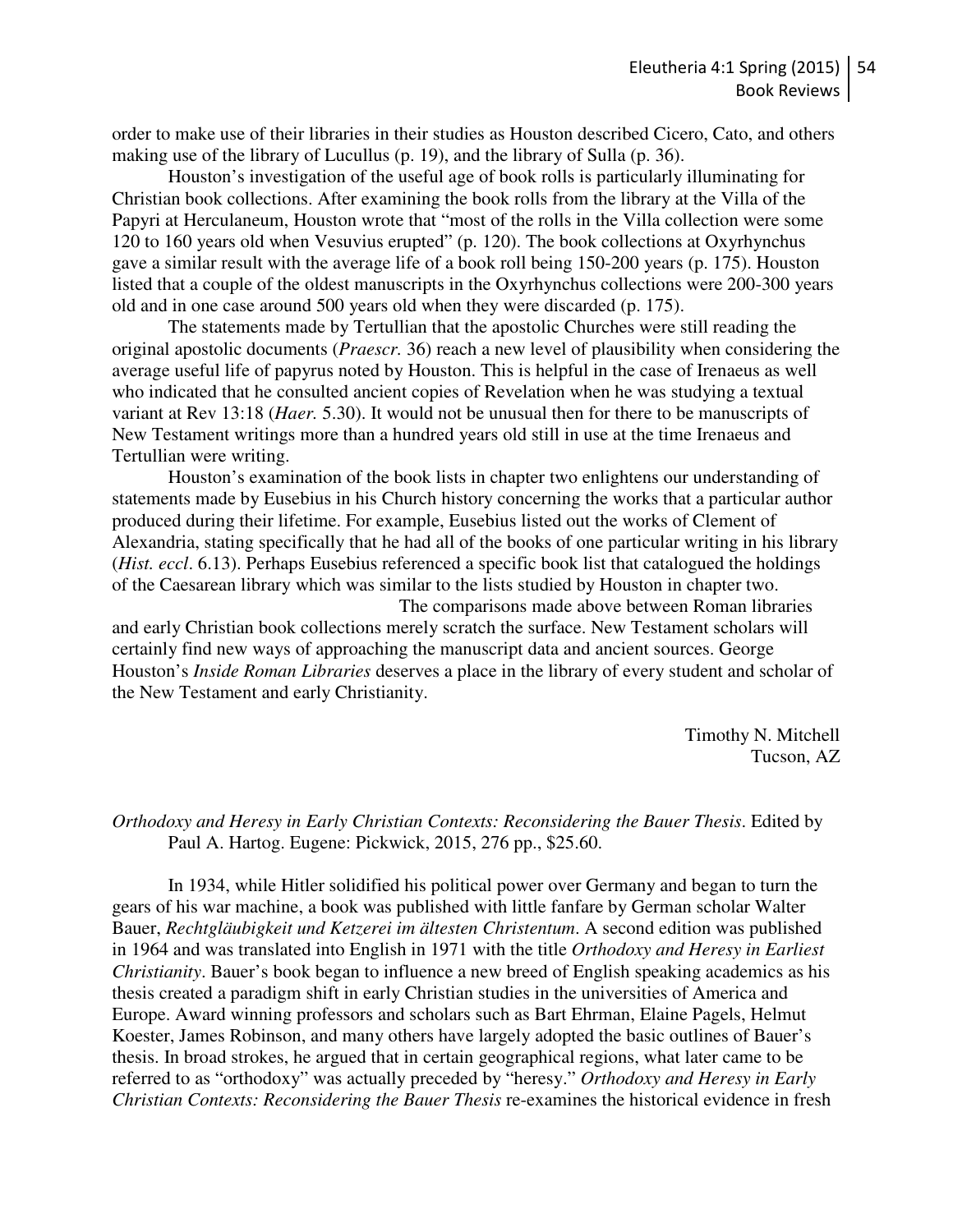new ways, challenging some of Bauer's original claims, and its recent adaptations by modern scholars.

A broad array of experts contributed to *Orthodoxy and Heresy in Early Christian Contexts* (listed in alphabetical order): David C. Alexander of Liberty University; Rex D. Butler of New Orleans Baptist Theological Seminary; the late Rodney J. Decker of Baptist Bible Seminary; Paul A. Hartog of Faith Baptist Seminary; Bryan M. Litfin of Moody Bible Institute; W. Brian Shelton of Toccoa Falls College; Carl B. Smith of South University; Edward L. Smither of Columbia International University; Glen L. Thompson of Asia Lutheran Seminary; William Varner of The Master's College (p. xi-xii).

In Chapter one, "The Bauer Thesis: An Overview," Rodney J. Decker orients the reader to the work of Walter Bauer. Though he summarizes Bauer's other research and highly praises his lexical work enshrined in BDAG (p. 9-10), Decker focuses the chapter on summarizing Bauer's "paradigm shaping book," *Orthodoxy and Heresy in Earliest Christianity*. First, he sketches the broad outlines of Bauer's thesis without entangling the reader within the minutia of Bauer's arguments (p. 11-17). Next, taking up the bulk of the chapter, Decker surveys several major responses, both positive and negative (but mostly negative), that have been leveled at *Orthodoxy and Heresy* since its publication, from the first critical response by H. E. W. Turner in 1954, to Köstenburger and Kruger's book published in 2010 (p. 17-32). Decker concludes the chapter by declaring, in the words of Darrell Bock, "if the two central Bauerian positions are flawed [diverse origins and Roman influence], why does the overall thesis stand?" (p. 32).

In chapter two, "Walter Bauer and the Apostolic Fathers," Paul Hartog concentrates on *1 Clement* and Polycarp's *Letter to the Philippians* by continuing the argument originally made by Paul Trebilco that focused on the Churches of western Asia Minor and the letters of Ignatius. Hartog critiques the following points of Bauer's thesis, that Thessalonica was steeped in heresy (p. 37), an embattled Smyrna with a gnostic "anti-bishop" was pitted against Polycarp (p. 38), Philippi had a gnostic "anti-bishop" and heretics had the "majority rule" (p. 39, 40-41, 44, 46- 47), the pastoral epistles were late anti-Marcion writings (p. 42-43), before Irenaeus "sure traces of Galatians" are limited to Polycarp (p. 43), the "return of peace" to Antioch was a cessation of heretical in-fighting (p. 45-46), *1 Clement* was primarily "an anti-heretical missive" (p. 47-51), the Roman Church served as "an intrusive guardian of orthodoxy" (p. 47-53), and there was a strict dichotomy of authority, "orthodoxy" verses "heresy" (p. 53-59). Hartog concludes that, after a close reading of *1 Clement* and Polycarp, "particular details of Bauer's thesis do not fare well" (p. 59).

Carl Smith, in chapter three, "Post-Bauer Scholarship on Gnosticism(s): The Current State of Our 'Knowledge,'" wrote that "many of Bauer's conclusions on Gnosticism must be rejected; others need to be nuanced; still others remain valid concerns with which contemporary scholarship must grapple" (p. 61). First, Smith surveys the major papyrological finds that have occurred since Bauer's book appeared and the scholarship that has occurred since their discovery, most notably the Nag Hammadi codices, the *Gospel of Mary*, the *Secret Gospel of Mark*, and the *Gospel of Judas* (p. 61-72). Next, the major trends in Gnostic scholarship are highlighted, questions regarding its definition and boundaries, its origins, and areas requiring further research (p. 75-83). Smith concludes by proposing nine "steps forward" that would "bypass the current impasse in gnostic studies and address its implications for Christian origins" (p. 83-88).

In chapter four, "Baur to Bauer and Beyond: Early Jewish Christianity and Modern Scholarship," William Varner addresses "the marginalization of Jewish Christianity among many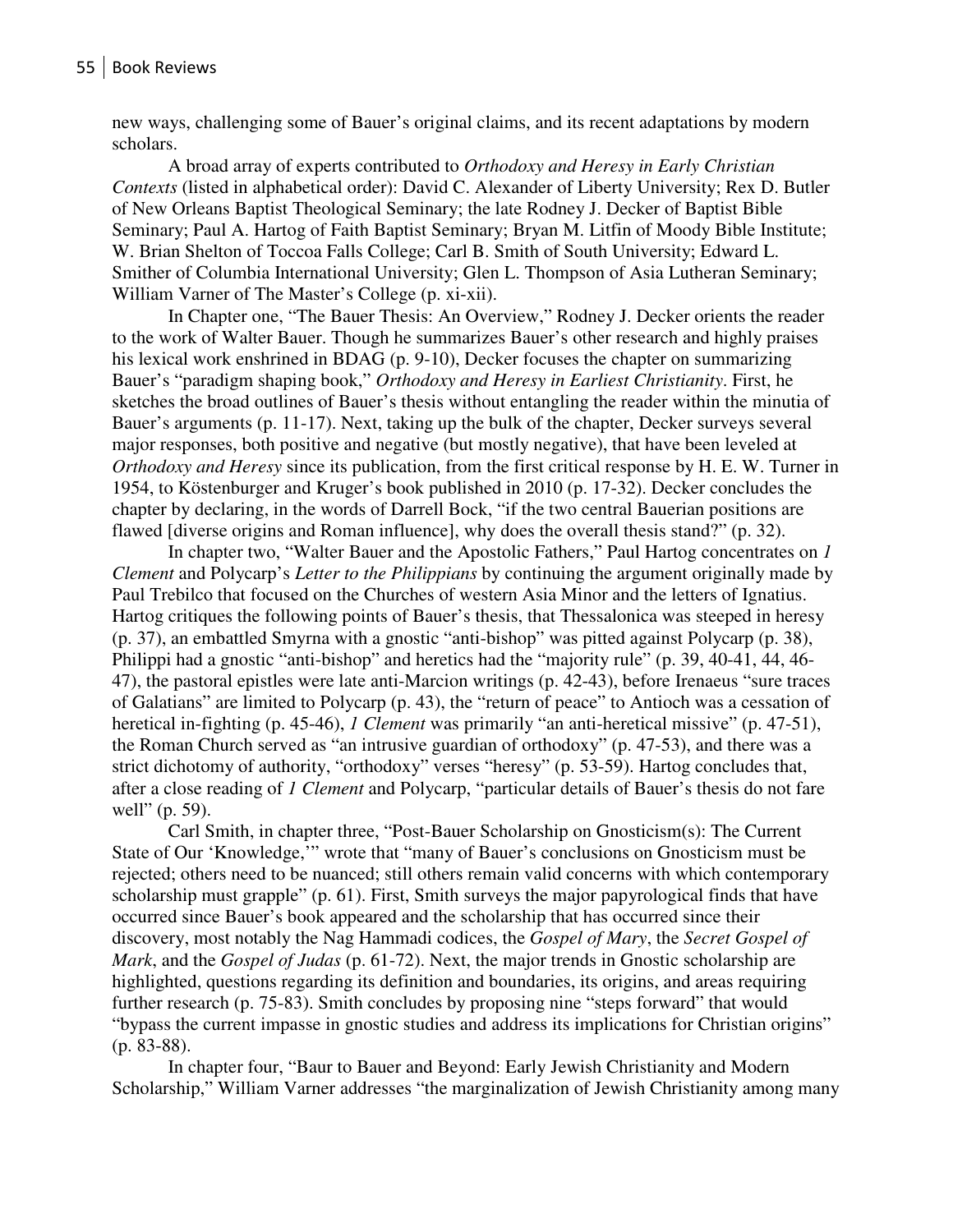writers on the early Church" (p. 89). This fact is particularly relevant to the Bauer thesis, in that, he failed to "include any discussion of Jewish Christianity in his volume on orthodoxy and heresy" (p. 89). Using older standard works, Varner highlights the traditionally held view of Jewish Christianity (p. 91-94). He then notes that the foundation for Walter Bauer's thesis was laid in the nineteenth century by Ferdinand Christian Baur with his "Tübingen Hypothesis" which pitted Jewish Christians against Gentile Christians (p. 94-99). Next, Varner sketches the major developments in Jewish Christian studies of the last twenty years which have "raised serious questions about the neat and clean lines of demarcation between Jews and Christians" (p. 99-109). He finishes the chapter by giving Raymond Brown's four groups of "Jewish-Gentile Christianity" as a way to move beyond the simplistic "binary polarity" between "Jewish Christianity" and "Gentile Christianity" found in what he refers to as the Bauer-Strecker-Ehrman thesis (p. 110-113).

Rex Butler unpacks the complexities of defining orthodoxy and heresy in the ancient Church in chapter five, "'Orthodoxy,' 'Heresy,' and Complexity: Montanism as a Case Study." Butler notes that the term "orthodoxy" was a later adaptation that described a "normative Christianity represented by apostolic teaching and tradition" (p. 115-116). The term "heresy" on the other hand, was a neutral term that eventually gave way to its more commonly known "technical, pejorative sense" by the time of Ignatius (p. 117). In order to illustrate these complexities, Butler examines the Montanist movement of the second and third centuries (p. 119-133). Though considered heretical by Church leaders in Asia Minor by the third century, Montanism gained many orthodox adherents in North Africa represented by Tertullian and the martyrs Perpetua and Felicitas (p. 133-137). Butler is careful to point out that Montanism was rejected, not because of false doctrine, but because of "unacceptable practices" (p. 138). This is an example of how a belief that was considered to be heretical "in one community was acceptable in another" (p. 139-140).

Chapter six, "Apostolic Tradition and the Rule of Faith in Light of the Bauer Thesis," confirms Bauer's basic point concerning the diversity of early Christianity, but questions the tendency to refer to these diverse "Jesus-Religions" as "Christianity" (p.143). In this chapter Bryan Litfin investigates the "apostolic kerygma" of the earliest Christians "in the decades immediately after Jesus" (p. 144-153). He critically examines the application of the Bauer thesis to first century Christianity by James Dunn (p. 153-161). Finally, Litfin compares the first century Christian "apostolic kerygma"—which he summarized as "centered on the Jesus who was sent from Israel's God to die, rise, ascend, and return to Judge the living and the dead" (p. 161)—with the *Regula Fidei* of the second and third century Church, discovering "remarkable similarity" (p. 162-165).

David Alexander and Edward Smither explore an area of early Church history ignored by the Bauer thesis in chapter seven, "Bauer's Forgotten Region: North African Christianity." Alexander and Smither contend that Christianity first came to North Africa in the latter half of the second century from Asia Minor and Rome, rapidly expanded by the early third century, and maintained a core unity within diverse groups (p. 168-174). They then examine the implications of Tertullian's testimony against the Bauer thesis and conclude that Tertullian, did not passively submit to Rome, was orthodox within Montanism, and was passionate for the "Rule of Faith" (p. 174-183). The internal conflicts of North Africa between Tertullian and local leaders, between Perpetua and Church leaders, and between Cyprian and the lapsed, reveal a dialogue in the midst of conflict and an overall desire for unity (p. 183-188). Finally, Alexander and Smither conclude that Bauer's view, that Rome played a major role in the enforcement of orthodoxy, is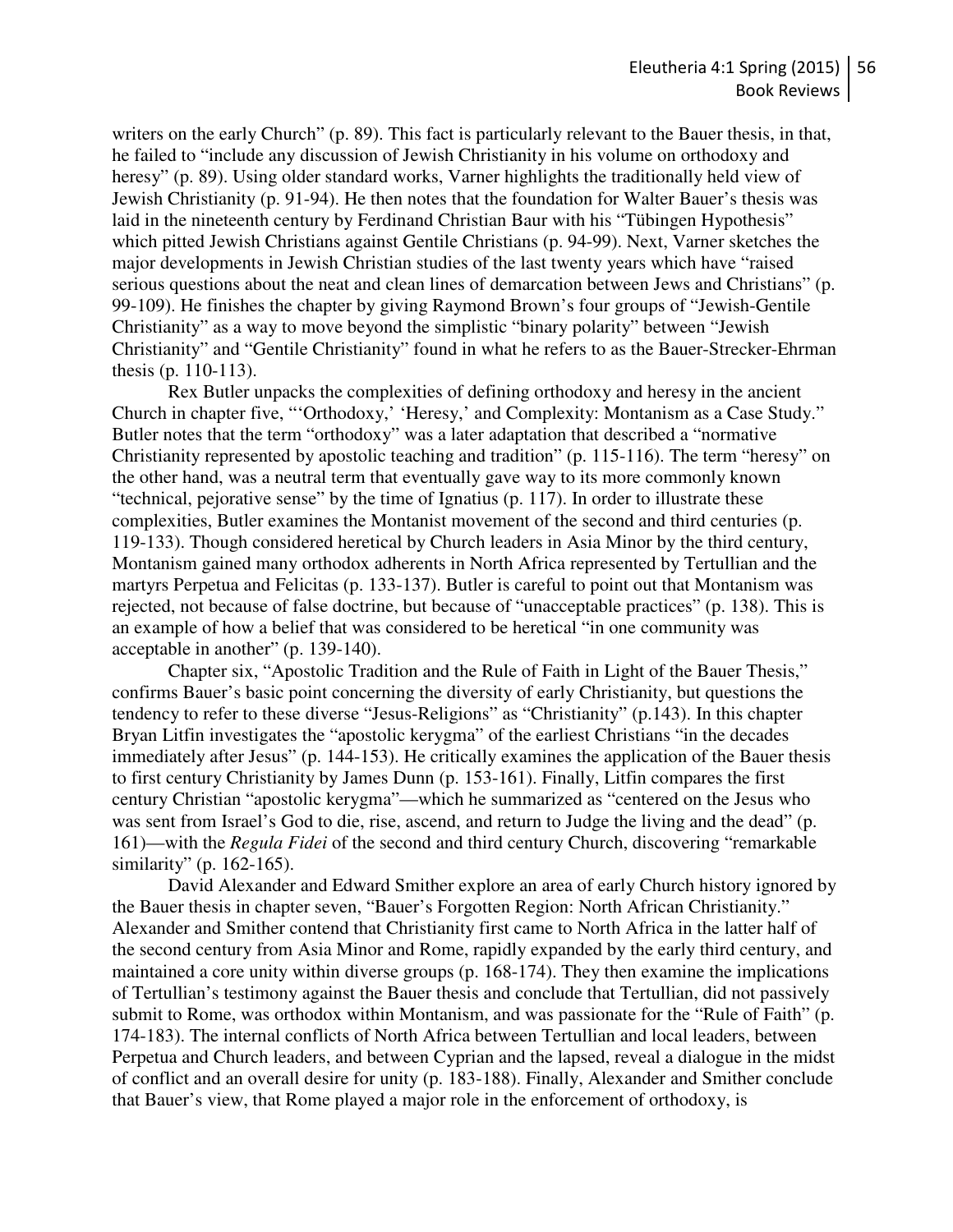contradicted by the North African Church which resisted Roman control and later influenced Roman theology (p. 188-190).

In chapter eight, "Patristic Heresiology: The Difficulties of Reliability and Legitimacy," W. Brian Shelton critically reviews the methodology, reliability, and role in the development of doctrine, of the second and third century Christian heresiologists such as Hegesippus, Irenaeus, Hippolytus, Tertullian, Dionysius, and Epiphanius (p. 195-202). Shelton discusses several aspects of these writers, "the nature of rhetorical exploitation," "the nature of truth claims among pre-modern thinkers," the continuity of the "Rule of Faith," "the discernment of authorial intention," the fact that the early Church was under Roman persecution, and the "inevitability of religious bias" (p. 202-212). He concludes that "the heresiologists cannot and should not be ignored, discarded, or dismissed as merely prejudiced" when reconstructing early Christianity (p. 211).

Bauer's reconstruction of the early Church in Rome is critically examined against the scholarship of the last half century by Glen Thompson in chapter nine, "Bauer's Early Christian Rome and the Development of 'Orthodoxy.'" First, Thompson reconstructs Bauer's perspective of the Roman Church by piecing together comments and inferences scattered throughout Bauer's work (p. 215-18). He then surveyed the relevant studies of the early Roman Church and concludes that, contrary to Bauer's reconstruction, Rome had no unified center of ecclesiastical authority during the late first and early second centuries (p. 218-225), Rome had no "unique brand of doctrine" that it imposed upon the rest of the Mediterranean (p. 225-228), and Rome had no "long-range vision" of using the authority of Peter and Paul to impose its brand of orthodoxy (p. 234).

Finally, Paul Hartog completes the discussion in chapter ten, "From Völker to this Volume: A Trajectory of Critiques and a Final Reflection." Hartog compares the harsh review of Walther Völker, published shortly after the publication of Bauer's work in 1934, with the scholarly trajectories of the following decades (p. 235-242). He then criticizes "scholars with a traditional penchant" who are too quick to argue that "orthodoxy" must have preceded "heresy" in every geographical location (p. 242-248).

There are a few shortcomings to *Orthodoxy and Heresy in Early Christian Contexts*, these will be discussed first. A quick glance at the first few pages that describe the contributors may give the (false) impression that only evangelical scholars have taken issue with the Bauer thesis. This, of course, is not the case, and all of the authors referenced a broad array of scholarship, yet it would have been good to have seen a chapter written by a scholar such as Larry Hurtado, Mark Goodacre, or Richard Bauckham.

The most glaring and unfortunate omission was that, other than the Nag Hammadi codices, the *Gospel of Mary*, the *Secret Gospel of Mark*, and the *Gospel of Judas*, there was no engagement with the significant papyrological finds made before and after Bauer's thesis first appeared. The sheer-number of New Testament papyri discovered that date from the second and third centuries, when compared to the few remains of gnostic and apocryphal writings discovered, brings the Bauer thesis in serious doubt, at least in the case of Egypt.

In relation to Bauer's arguments surrounding Edessa, the discovery of P. Dura 10, a harmony of the four canonical Gospels on a fragment of parchment, reveals that by the beginning of the third century the four canonical Gospels had gained a wide enough acceptance to be gathered into a harmony and deposited in the eastern most city of Syria. This is in stark contrast to Bauer's reconstruction of a primarily "heretical" Christianity in Edessa that flourished until the "orthodox" bishop Rabbula finally stamped out the remnants of heresy in the fifth century.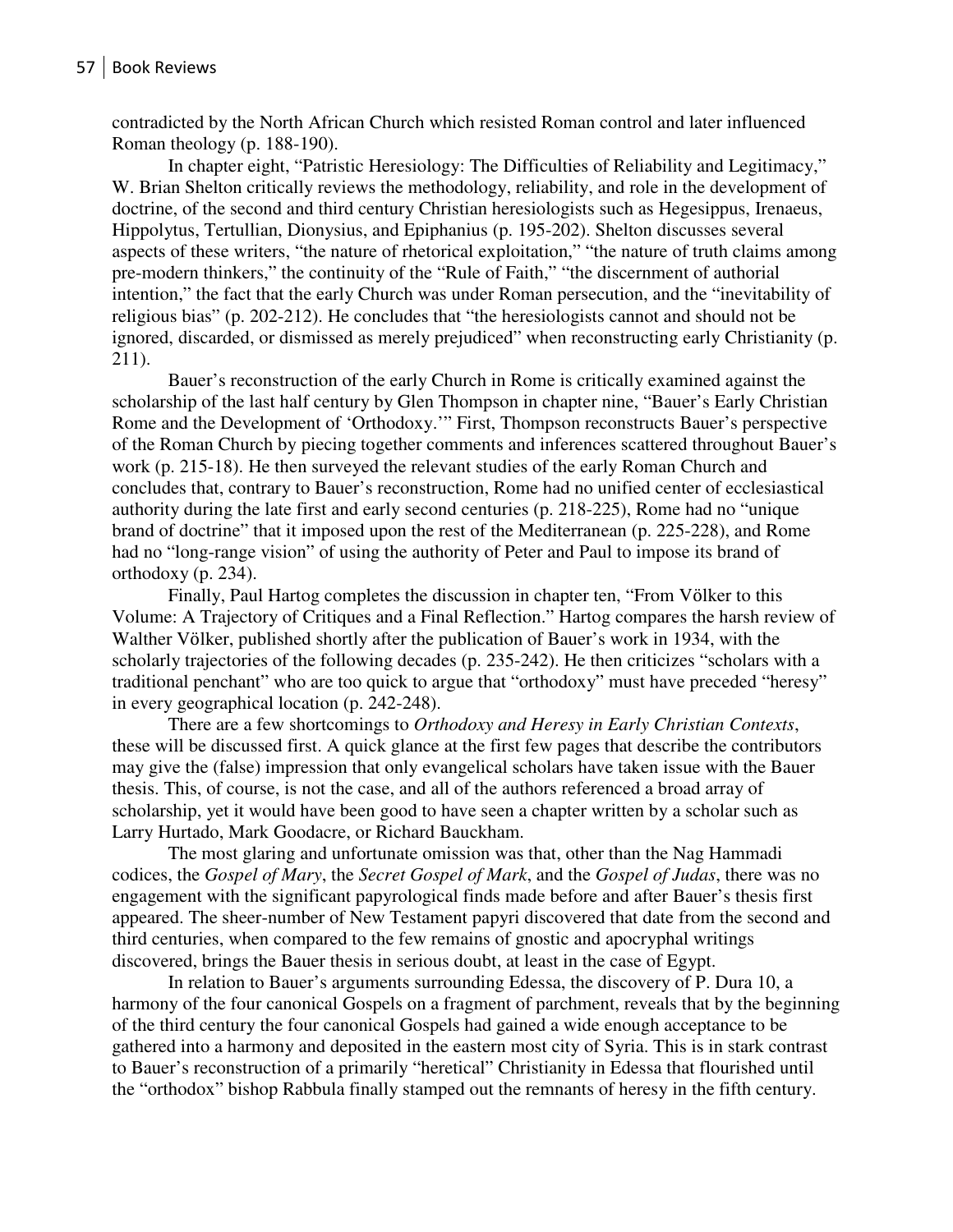The papyri also bring into serious doubt the "isolation" that would have been needed for Bauer's thesis to be tenable. P.Oxy 405, a late second or early third century fragment of Irenaeus's *Against Heresies*, and P.Oxy 4706 and P.Land 1.4, both late second or early third century fragments of the *Shepherd of Hermas*, indicate a highly mobile Christian community in Egypt that was in contact with the Christian communities in Lugdunum, Gaul and in Rome. If, as Bauer surmised, Egyptian Christianity was primarily "heretical" into the third century, a copy of Irenaeus's anti-heretical polemic would hardly have turned up in Egypt a few decades after its composition in Gual. Coupled with this, if Rome was the "orthodox" juggernaut that Bauer claimed was opposed by a "heretical" Egyptian community, then it is strange to find two fragments of the "orthodox" *Shepherd of Hermas*, most likely written in Rome, in Egypt dating to within a few decades of its composition. When considering the publication practices of the ancient world, that these documents would have only been copied through popular request, they paint a picture of a fairly "orthodox" Egyptian Christianity that was in friendly communication with Rome and Lugdunum in Gaul at the end of the second and the beginning of the third century.

Despite the above deficiencies, the essays in *Orthodoxy and Heresy in Early Christian Contexts* move the dialogue over Christian origins forward in significant ways. Though the authors have an evangelical penchant, Walter Bauer is not made out to be public enemy number one. Readers may be surprised to find that several aspects of Bauer's thesis have received an affirmative review. Hartog, in the closing chapter, highlighted "four positive areas" of the Bauer thesis confirmed by the authors in the work, a recognition of early Christian diversity, that the early Christian writers cannot be divorced from "the ecclesial, social and political situations and struggles in which they were immersed" (p. 238), that the heresiologists should be read with a critical eye, and an overall "appreciation for Bauer's geographical methodology" (p. 239).

 The authors are also careful to include often overlooked, important evangelical scholarship published in evangelical journals. For example, Paul Trebilco's "Christian Communities in Western Asia Minor into the Early Second Century: Ignatius and Others as Witnesses against Bauer" was published in the *Journal of the Evangelical Theological Society*, an academic journal that is often scorned in the wider scholarly community. Yet, Trebilco's work is taken seriously by several authors in the book. This is a refreshing treatment of evangelical scholarship, which is often dismissed out-of-hand by the broader academic community.

 The authors' criticisms of Bauer's thesis can be summarized in these seven statements; Bauer's argument that various cities in western Asia Minor were primarily "heretical" does not hold up to a close reading of *1 Clement* and Polycarp's *Letter to the Philippians*; Bauer's views on Gnosticism must be refined in light of recent scholarship and papyrological discoveries; the Bauer thesis failed to take into consideration any element of early Jewish Christianity; though "orthodoxy" is a late term, there was a "normative" Christianity that developed early on, and this "normative" Christianity was later expanded upon and codified within later official Church creeds; that the first century Roman Church was not a unified ecclesiastical organization that imposed its brand of theology across the Mediterranean; North African Christianity, and to a lesser degree, Christianity in Asia Minor, influenced the theology of Rome and not the other way around; the early heresiologists should not be completely ignored, as Bauer did, when reconstructing early Christianity.

Overall, *Orthodoxy and Heresy in Early Christian Contexts* is an important contribution to the scholarship on early Christianity. The authors are careful not to allow their conservative theological views to color their investigation and they are quick to affirm areas of Bauer's thesis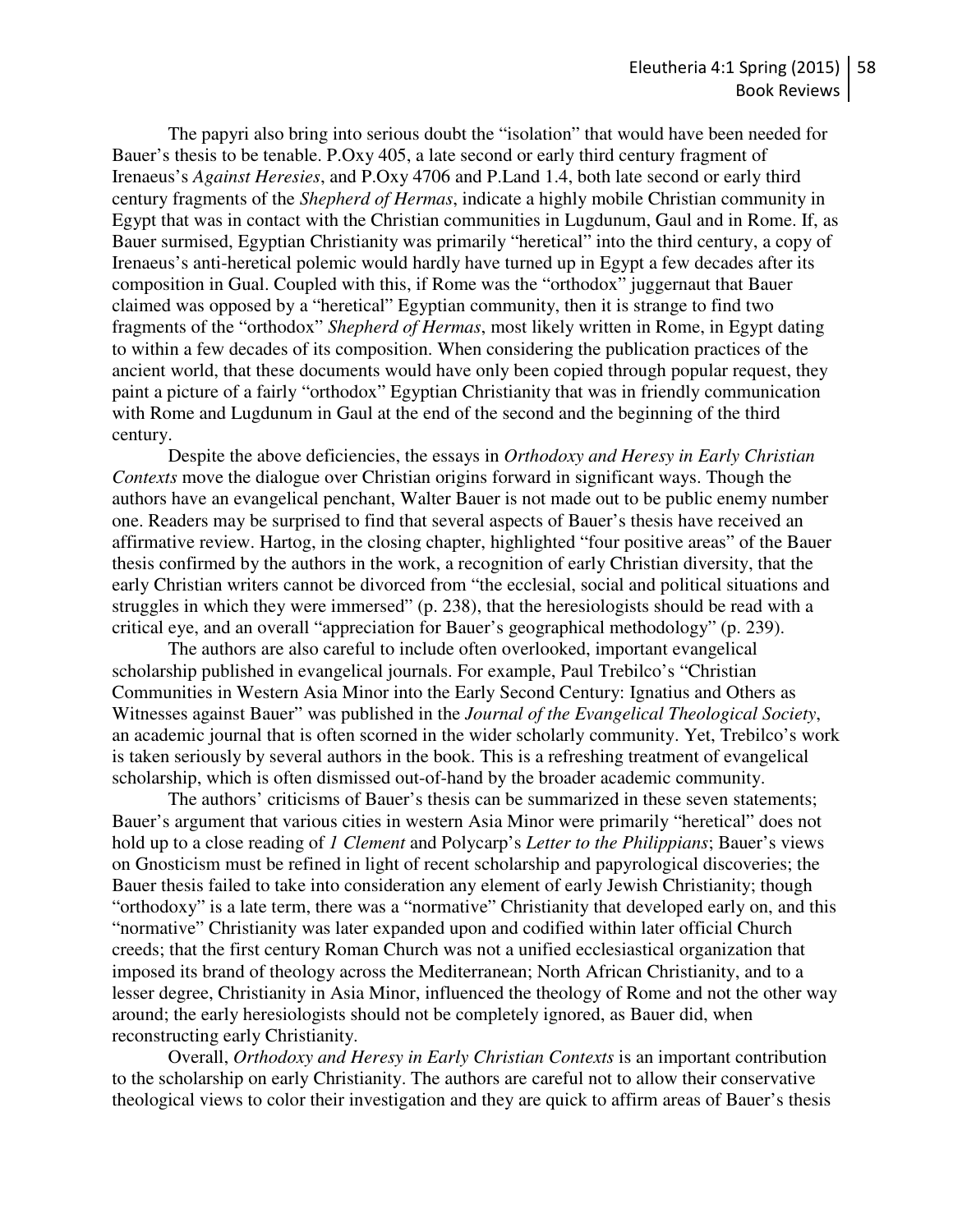that have stood the test of time. Because Bauer's thesis has pervaded nearly every aspect of early Christian studies, this book should be given a fair hearing alongside any discussion of early Christianity.

> Timothy N. Mitchell Tucson, AZ

## *Oral Tradition and the New Testament: A Guide for the Perplexed*. Rafael Rodriguez. New York: Bloomsbury T&T Clark, 2015, 184 pp., \$27.95.

Rafael Rodriguez's *Oral Tradition and the New Testament: A Guide for the Perplexed* seeks to offer the neophyte in issues concerning orality studies the requisite information to handle the terminology and concepts in this field. Rodriguez also attempts to show his readers how research into orality and its relation to the New Testament can offer fresh insight and perspective on the Scriptures. Though he contends that this resource should help to make orality studies accessible to both undergraduate and graduate/seminary students, it becomes clear early on that the book, while it does effectively introduce one to the field of orality studies, is not for the lay reader or the beginner in biblical studies itself. While the first goal of guiding the novice into orality studies is primarily met, the author's achievement of the second goal, to show how these studies bring fresh insight to the New Testament, is, due to the author's somewhat curious conclusions about oral traditions, not so clearly met.

 Chapter one serves as the introduction to the entire work and, appropriately, addresses some introductory issues concerning orality and how it is related to the New Testament texts. Because this work is a primer on the whole discussion, Rodriguez begins by explaining what oral traditions have to do with studying the New Testament, since, after all, the New Testament is composed of written documents rather than being an oral product. He is clear at the outset that everything one can study about the New Testament and about its time period is something written and moreover, "none of the NT texts appear to be transcriptions or descriptions of an oral performance of the Jesus tradition…There is no first-century oral Jesus tradition. Period" (p. 2). This seems to undermine the need for this whole book itself, but the author does later explain there is reason to believe that early Christians told stories about Jesus, both orally and in writing (e.g., low literacy rates in the ancient Roman world and the high value placed on orally transmitted tradition). Therefore, though the questions surrounding how the Jesus tradition was transmitted are complex, there is for Rodriguez still some value in understanding orality of the period.

 The author goes on to note that even the meaning of orality is not very clear when one looks at different works on the topic. He reveals here, early in his work, that though many works that discuss orality address it in the context of the composition of the New Testament works, which he believes is unhelpful and so intends to address orality as it relates to the interplay of various types of media and tradition. He continues on to emphasize that, when studying the New Testament, one is only ever studying the written texts, and that one should not let all the talk of oral tradition confuse that fact, which does seem to be a helpful reminder in the midst of the misunderstanding this topic may create. In setting up the topic and laying out the plan of the book, Rodriguez has revealed, though not overtly, that his agenda is to show that the task of searching for the oral tradition "behind the text" is a lost cause, so those interested in gaining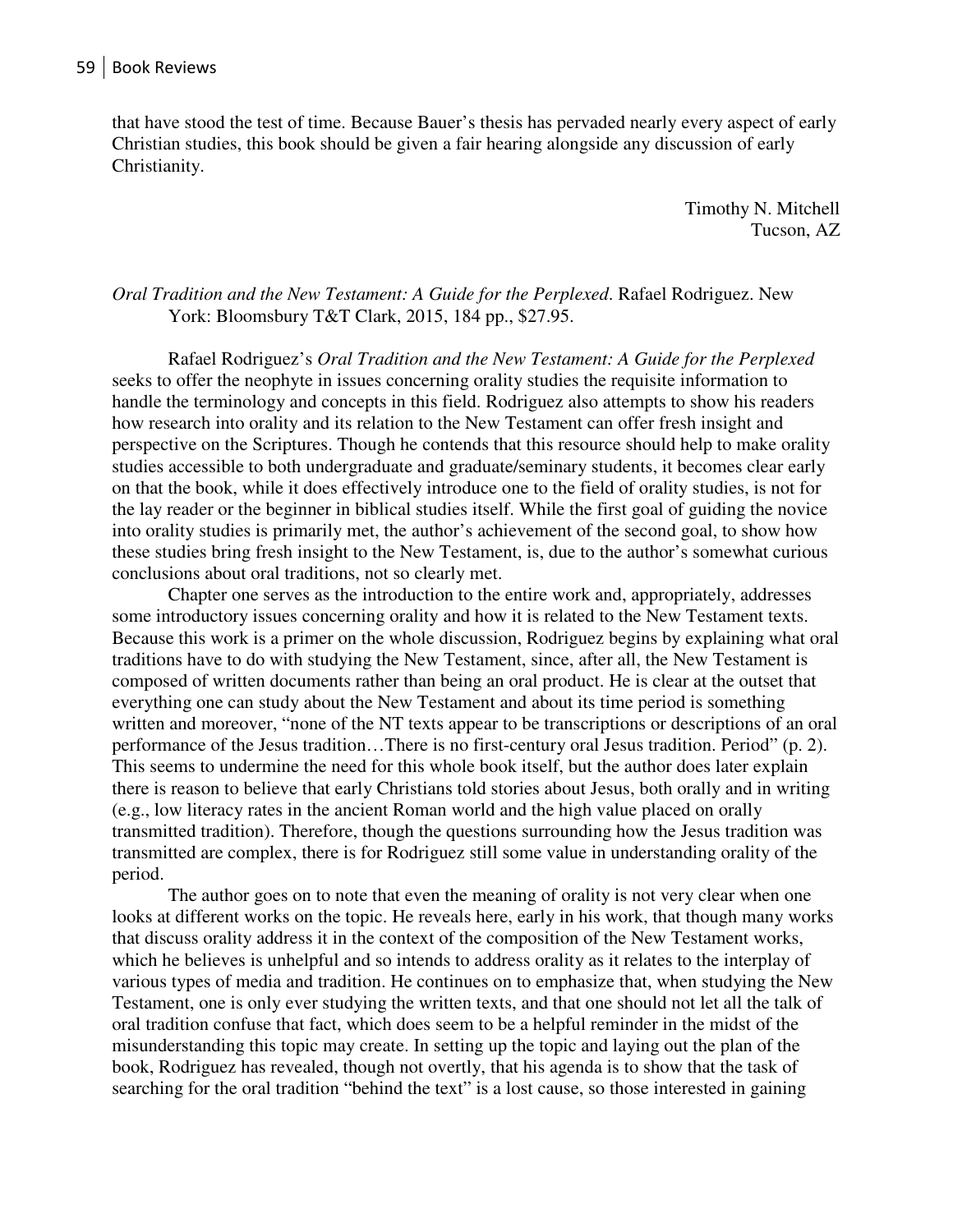insight into this aspect of New Testament studies, which is on the rise among academics, are not likely to find in this author, one who is friendly to that task. This immediately brings into question why he seeks to pursue this topic if he understands it as a lost cause, but it will become evident as one continues on, especially into Part Two, that he does attempt to find something redeemable in orality studies.

 The second chapter begins Part One and the body of the work, in which Rodriguez offers his most useful information for the beginner in orality studies. Chapter two, "The What of Oral Tradition and NT Studies," is essentially a glossary of terms that are common to the field of orality studies. This is helpful, as there are many unfamiliar terms common in this field of study, and many terms such as audience, economy, etc. are utilized in ways much different from their normal usage. Of particular interest in chapter 2 are definitions such as those of *Oral Text*, in which the author hints at his distrust toward one's ability to locate written texts specifically derived from oral tradition, and *Orality*, in which the author gives no definite meaning, but rather explains the lack of stable meaning across this field. While the definitions and discussion of these terms is invaluable for entering into and grasping the concepts of orality studies, one can see that the author's agenda is shaping the way he defines and discusses these terms.

 Chapter 3, "The Who of Oral Tradition and NT Studies," is structured in the same way as chapter 2 and functions as another glossary, but this time addressing the major contributors to oral tradition studies. In the beginning of the chapter, however, Rodriguez gives some important discussion about the relationship of present day orality studies and the form critics of the early  $20<sup>th</sup>$  century. He explains:

Contemporary biblical media criticism frequently begins with the form critics, and rightly so. However, as I will argue over the course of this and the next chapters, the form critics got us started on the wrong foot. We have not simply advanced beyond the original contributions of Dibelius and Bultmann. We have begun to ask fundamentally different questions from those that arrested the attention of the form critics. Contemporary media criticism is, in many ways, a reaction against twentieth-century form criticism (p. 33).

Though he tips his hat to the early form critics, he essentially rejects their approach and that of those who utilize it later in the book and begins his discussion of important players in the field of orality studies in the post-form-critical era. Rodriguez goes on to offer some rather insightful and in-depth, though brief, discussion of important scholars in this field and their most valuable, in his opinion, contributions and corrections to it. He does an excellent job of summarizing their approach and the important features of their major works as well as identifying possible weaknesses in them. As with the previous chapter, this is invaluable resource to one entering into orality studies, as it gives good explanation of major author's and work in the field and is an excellent starting point for grasping the history and various approaches to topic.

 In the beginning of Part Two of the book, Rodriguez begins to make more clearly the distinction between what he views as the correct approach to oral tradition and what has, up to the present, been the more dominant approach, which follows the work of the early form critics and the work of Werner Kelber and others. The most prevalent approach has been to identify certain oral features that are residual in texts in order to identify/investigate the prewritten oral tradition behind them. This Rodriguez calls the morphological approach to oral tradition, and gives an assessment, albeit a rather obviously critical one, of it and its major followers. He contends, though without giving much support as to where this happens, that most adherents to the morphological approach, when trying to identify oral features, turn to Walter Ong's list of features characteristic to orality. He then proceeds to show that these features can be found in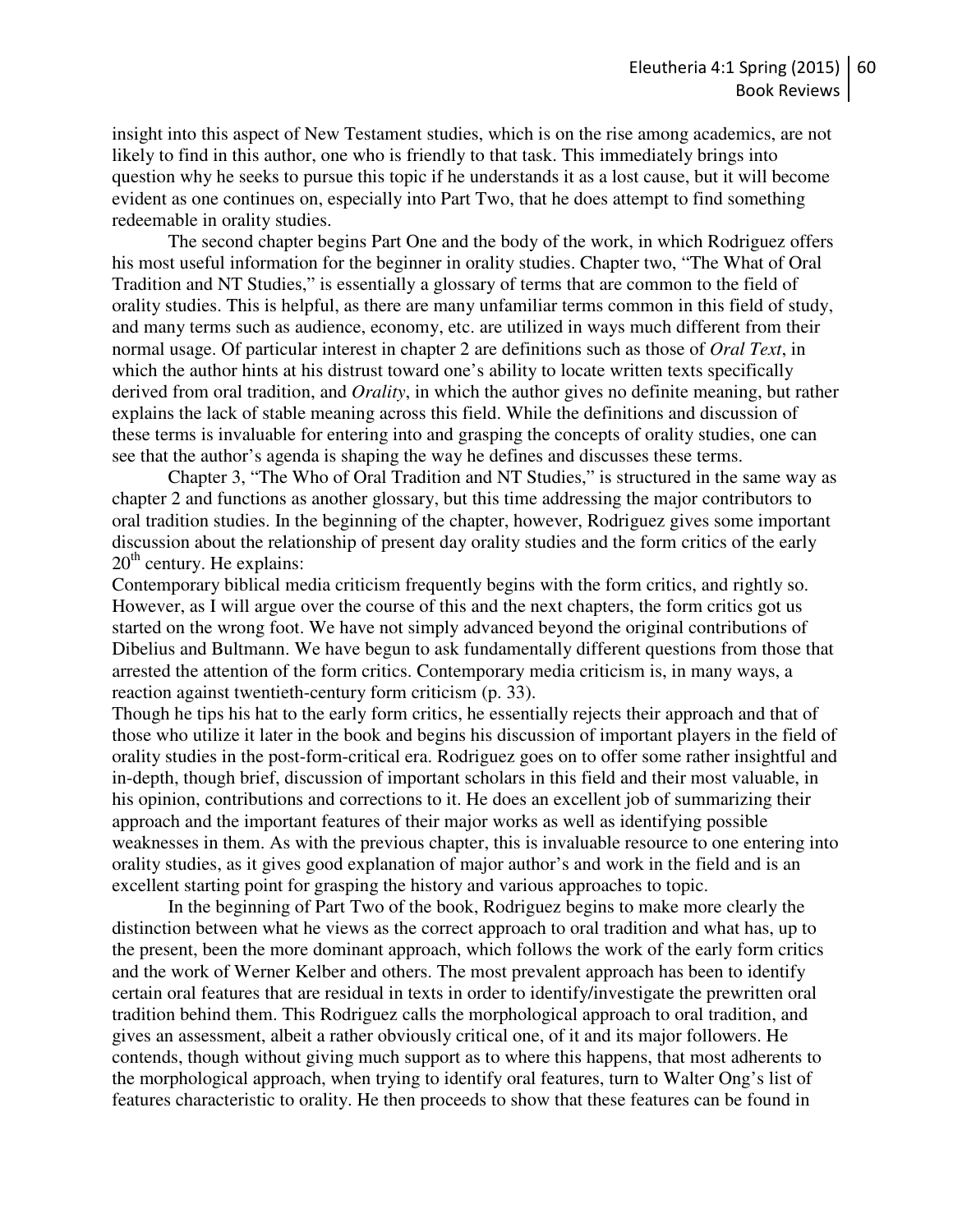literate communication as well as oral (though he earlier said the distinction between literate and oral is not a necessary one) communications. While it may be a fair critique of media critics who follow the morphological approach, the author has not really shown that following Ong is so typical, so knocking down Ong's case does not seem to deal the morphological approach as strong a blow as he might like. He goes on to address several prominent NT scholars who follow the morphological approach, namely Joanna Dewey, James D.G. Dunn, and Terrence Mournet. He devotes a great deal of time to showing Dewey to be inconsistent in her identification of oral features in Mark's Gospel, essentially taking her to task. He is kinder to Dunn and Mournet, though still quite critical of their approach: "Both Dunn and Mournet have provided excellent (and sorely needed!) discussions of the qualities one finds in the synoptic tradition. I have no desire to dispute anything they have said, except for this one point: Neither the variability, nor the stability, nor the synthesis of variability and stability that Dunn and Mournet discuss are necessarily and essentially oral characteristics" (p. 65). He continues by further critiquing other followers of this approach, and, while he does offer some helpful insights about shortcomings of the morphological approach, such as the lack of consistency among scholars in the identifying characteristics of oral formulae and the problematic nature of referring to texts as "oral," it seems that he may be taking away too much from what one can know about the orality or oral nature of particular texts.

The other approach to studying oral tradition in the NT, the one Rodriguez follows, is to reject or deemphasize the idea that texts contain certain residual stylistic features. The contextual approach, as he calls it, "posits the oral expression of tradition as the context within which the written nt texts developed and were written by authors, recited by lectors (and/or oral performers), and received by audiences (and/or readers)" (p. 72). This fundamentally changes the questions being asked and what orality studies can contribute to NT studies. The author relies heavily on the work of John Miles Foley and his discussion of oral performance and verbal art. He explains, "We should not think of oral tradition as a source lying behind oral-derived texts. Instead, oral tradition in this model provides the context in which the oral-derived texts developed and were experienced by their readers and/or audiences" (p. 76). The "circumambient context," the oral context, is, then, what allowed the early Christian message to convey its meaning and for the early audiences to interpret and respond to that message. For Rodriguez's position, tradition and performance of the message is essential to understanding the original context of the oral-derived text, and, though he makes some interesting points about the value of the contextual evidence this approach can provide, there are some things that seem problematic. While he has spent much time showing why it is difficult to detect residual oral features in texts, he has not spent much time showing why one must believe certain NT texts are works of verbal art. He even goes on to say, "A work of verbal art need not be composed orally, in the presence of an actual live audience, in order to be intended for (and most authentically experienced in) oral performance. A text may be written beforehand, perhaps memorized, and performed before an audience" (p. 84). Certainly, if any of the NT books were written as something like a play or performance, this would be necessary and invaluable information for contextual study of the text, it is difficult to see, in light of the fact that oral features are not detectable in written texts, as Rodriguez has argued, how one would know that to be the case. It is also difficult to see why this contextual approach to orality has to be followed to the exclusion of the morphological approach. It would seem that both could be valuable to the study of the NT texts and are not necessarily mutually exclusive.